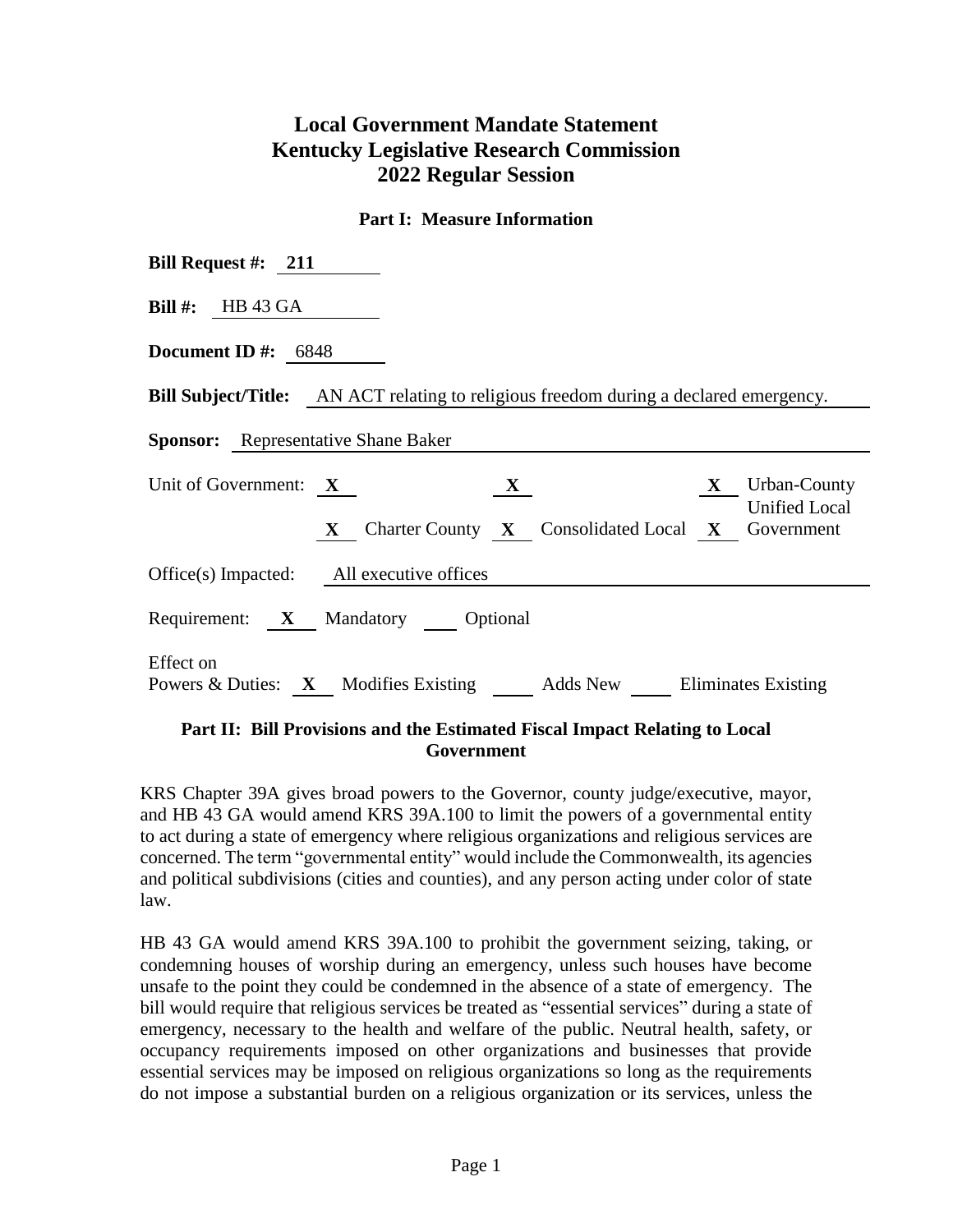requirements in the emergency situation are essential to furthering a compelling governmental interest and are the least restrictive means of furthering that interest. A governmental entity is prohibited from taking any discriminatory action against a religious organization.

**Section 1 (6)(a)** of the bill would prohibit a governmental entity from prohibiting or restricting religious services during a declared emergency to the same or any greater extent than other organizations providing essential services are prohibited or restricted.

"Discriminatory action" would include taking any discriminatory action against a religious organization on the basis that the organization is religious, operates or seeks to operate during a state of emergency, or engages in religious exercise protected by the First Amendment to the United States Constitution to:

- 1. Adversely alter the tax treatment of the religious organization;
- 2. Disallow a state tax deduction for charitable contributions to the organization;
- 3. Impose a monetary fine, fee, civil or criminal penalty, etc. on the organization, or to
- 4. Terminate or materially alter the terms or conditions of a state contract, entitlement, license or certification issued to the organization.

"Governmental entity" means:

- 1. The Commonwealth or its political subdivisions;
- 2. Any agency of the Commonwealth described in KRS 12.020;
- 3. Any person acting under state law; and
- 4. A private person suing under or attempting to enforce a law, rule or regulation adopted by the state or its political subdivisions.

"Religious organization" means:

- 1. A house of worship including churches, synagogues, shrines, mosques, and temples;
- 2. A religious group, corporation, association, educational institution, ministry, order, society or similar entity, whether or not affiliated with a church or other house of worship;
- 3. An officer, owner, employee, manager, religious leader, clergy or minister of an entity described above.

"Religious services" means any assembly of 2 or more persons organized by a religious organization for the purpose of worship, teaching, training, providing educational services, conducting religious rituals, or other activities deemed necessary by the organization to exercise their religion.

HB 43 GA would allow a religious organization to sue a governmental entity for its violation and would waive sovereign, governmental, and qualified immunity as a defense to a claim of violation. A successful litigant could, among other relief, recover both monetary and non-monetary compensatory damages, attorneys' fees and costs of litigation.